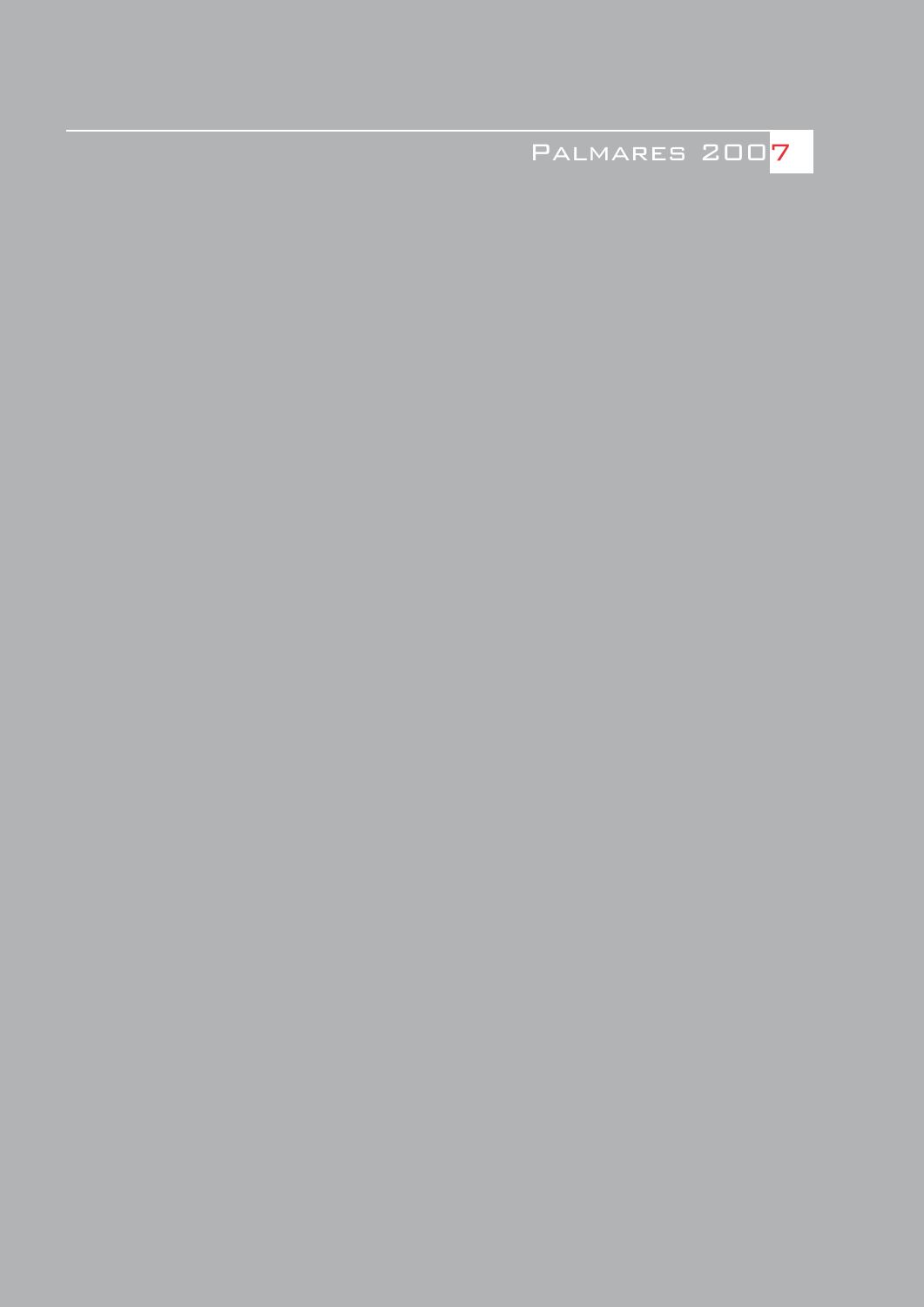## Palmares **2007**

### Auto

#### BREMBO ■ Sistemi frenanti

| ■ Formula 1                                                 | Raikonnen - Scuderia Ferrari F2007 (Pilota)                      |
|-------------------------------------------------------------|------------------------------------------------------------------|
|                                                             | Scuderia Ferrari - F2007 (Costruttore)                           |
| American Le Mans Series                                     |                                                                  |
| LMP1                                                        | Capello / Mc Nish - Audi Sport North America - Audi R10 TDI      |
| GT2                                                         | Melo / Salo - Risi Competizione - Ferrari F430 Berlinetta GT2    |
| <b>European Le Mans Series</b>                              |                                                                  |
| LMP1                                                        | Lamy / Sarrazin - Peugeot Sport - Peugeot 908 HDI FAP            |
| LMP <sub>2</sub>                                            | Erdos / Newton - RML - MG Lola EX264                             |
| GT <sub>1</sub>                                             | Ortelli / Ayari - Oreca - Saleen S7R                             |
| GT <sub>2</sub>                                             | Bell / Bruni - Virgo Motorsport - Ferrari F430 Berlinetta GT2    |
| <b>FIA GT</b>                                               |                                                                  |
| GT <sub>1</sub>                                             | Biagi - Vitaphone Racing - Maserati MC12                         |
| GT <sub>2</sub>                                             | Vilander / Müller - AF Corse - Ferrari F430 Berlinetta GT2       |
| GT3                                                         | Vannelet / Moser - Kessel Racing - Ferrari 430 GT3               |
| GT OPEN                                                     |                                                                  |
| <b>GTA</b>                                                  | Camathias / Lietz - Autorlando Sport - Porsche 997 GT3 RSR       |
| <b>GTB</b>                                                  | Giudici - Giudici - Maserati Light                               |
| <b>GTS</b>                                                  | Romagnoli - Scuderia La Torre - Viper Coupe                      |
| 24h Le Mans                                                 |                                                                  |
| LMP1                                                        | Werner / Pirro / Biela - Audi Sport North America - Audi R10 TDI |
| GT <sub>1</sub>                                             | Brabham / Rydell / Turner - Aston Martin Racing - DB9-R GT1      |
| GT <sub>2</sub>                                             | Long / Lietz / Narac - Imsa Performance - Porsche 997 GT3 RSR    |
| NASCAR Nextel Cup                                           | Jimmie Johnson - Hendrick Motorsports Chevrolet                  |
| NASCAR Busch Series                                         | Carl Edwards - Roush Fenway Racing Ford                          |
| NASCAR Craftsman Truck Series                               | Ron Hornaday - Kevin Harvick Racing Chevrolet                    |
| Grand-Am Rolex Sports Car Series                            |                                                                  |
| GT                                                          | Dirk Werner - Farnbacher Loles Motorsports Porsche GT3           |
| Speed World Challenge<br><b>Manufacturers' Championship</b> |                                                                  |
| GT                                                          | Team Cadillac (Costruttore)                                      |
| <b>ARCA RE/MAX Series</b>                                   | Frank Kimmel - Clement Racing Ford                               |

**1° posto**

1° POSTO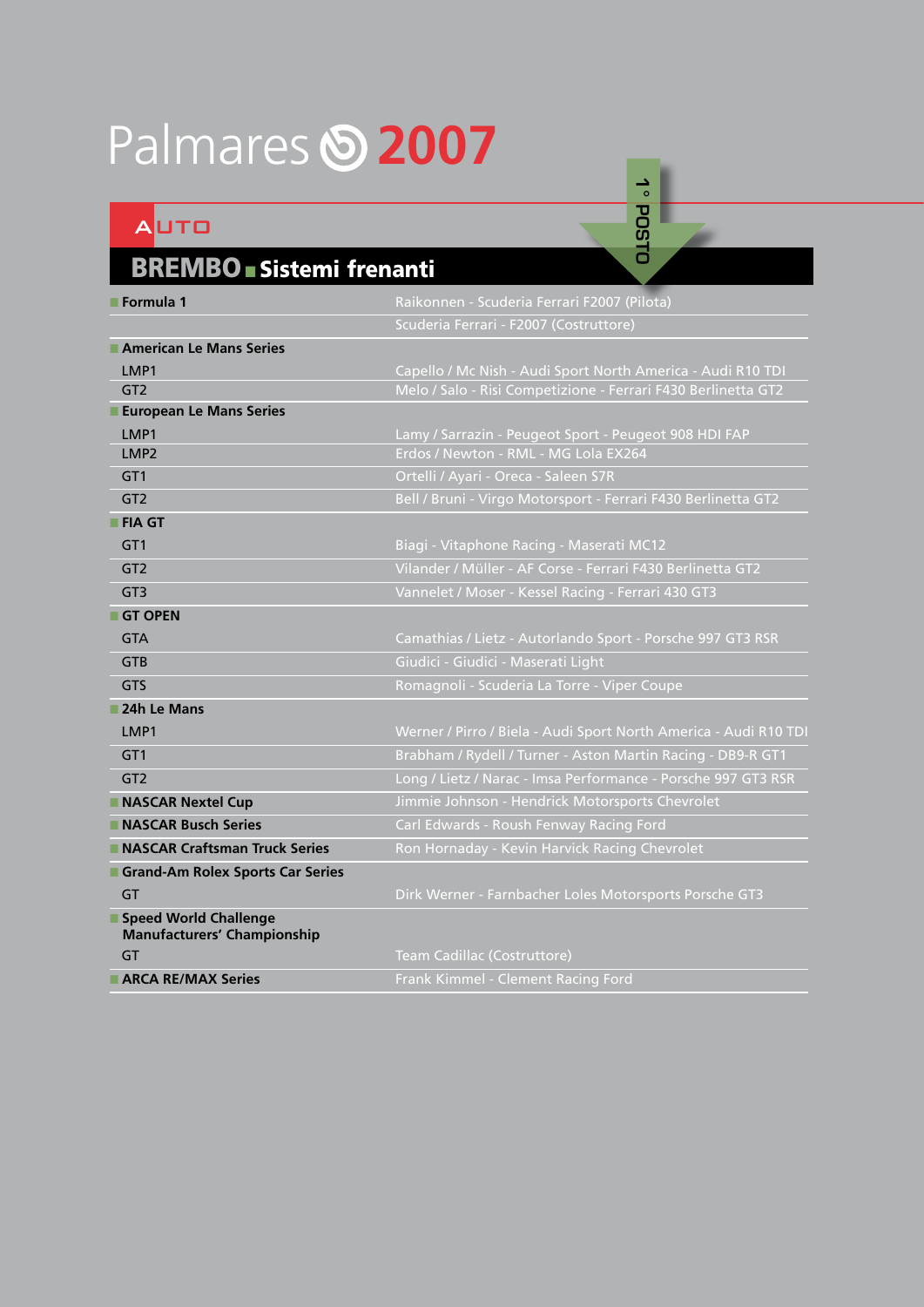# 1° POSTO **1° posto**

#### *Freno Frizione*

| <b>SINGLE SEATER FORMULA</b>   |                                                                                         |                       |                       |
|--------------------------------|-----------------------------------------------------------------------------------------|-----------------------|-----------------------|
| Formula 1                      | Raikonnen - Scuderia Ferrari F2007 (Pilota)                                             |                       | $\bm{\Omega}$         |
|                                | Scuderia Ferrari - F2007 (Costruttore)                                                  |                       |                       |
| <b>IRL</b>                     | Franchitti - Andretti Green Racing                                                      |                       | 0                     |
| Indy 500                       | Franchitti - Andretti Green Racing                                                      |                       | $\boldsymbol{\omega}$ |
| GP <sub>2</sub>                | <b>Glock - iSports International</b>                                                    |                       | 0                     |
| A <sub>1</sub> GP              | <b>Team Germany</b>                                                                     | $\bm{\Omega}$         | $\bm{\Omega}$         |
| Formula Nippon                 | Matsuda - Mobilecast Team Impul                                                         |                       | $\boldsymbol{\Omega}$ |
| <b>FORMULA 3</b>               |                                                                                         |                       |                       |
| <b>British</b>                 | <b>Asmer - Hitech Racing</b>                                                            |                       | ≎                     |
| European                       | Grosjean - ASM Formula 3                                                                |                       | $\boldsymbol{\Omega}$ |
| <b>NASCAR</b>                  |                                                                                         |                       |                       |
|                                | Nextel Cup (Short Tracks & Road Course) Jimmie Johnson - Hendrick Motorsports Chevrolet | ≎                     |                       |
| Craftsman Truck (Short Tracks) | Ron Hornaday - Kevin Harvick Incorporated                                               | $\boldsymbol{\Omega}$ |                       |
| <b>LATE MODEL</b>              |                                                                                         |                       |                       |
| <b>ACT</b>                     | Jean Paul Cyr - Chevrolet                                                               | $\bm{\Omega}$         |                       |
| <b>ARCA West</b>               | Lewis - Chevrolet                                                                       | $\boldsymbol{\omega}$ |                       |
| <b>PASS South Series</b>       | Rowe - Chevrolet                                                                        | $\boldsymbol{\omega}$ |                       |
| <b>CRA</b>                     | Gabehart - Chevrolet                                                                    | $\boldsymbol{\Omega}$ |                       |
| <b>Hoosier Cup AACS</b>        | Scofield - Chevrolet                                                                    | $\boldsymbol{\Omega}$ |                       |
| $\blacksquare$ GT              |                                                                                         |                       |                       |
| Le Mans 24Hr GT1 Class         | Brabham & Rydell - AM Racing Aston Martin DB9R                                          |                       | ↔                     |
| <b>LMP2 Class</b>              | Buncombe, Hancock & Timpany -<br>Binnie Motorsport Lola 05/04                           | $\boldsymbol{\omega}$ | 0                     |
| <b>LMS LMP2</b>                | Erdos & Newton - RML Lola                                                               | 0                     | $\boldsymbol{\omega}$ |
| <b>ALMS LMP2 Class</b>         | Dumas & Berhard - Penske Racing                                                         | $\boldsymbol{\Omega}$ |                       |
| <b>ALMS GT1 Class</b>          | Gavin & Beretta - Pratt & Miller                                                        | $\boldsymbol{\omega}$ | ≎                     |
| <b>ALMS GT2 Class</b>          | Melo & Salo - Risi Competizione                                                         | $\boldsymbol{\Omega}$ | $\bm{\Omega}$         |
| Japanese Super GT 500 Class    | Ito & Firman - Autobacs Racing Team Aguri                                               |                       | $\boldsymbol{\omega}$ |
| Japanese Super GT 300 Class    | Oshima & Ishiura - Toy Story Racing APR MR-S                                            | $\boldsymbol{\omega}$ | $\boldsymbol{\Omega}$ |
| <b>Touring Car</b>             |                                                                                         |                       |                       |
| <b>British</b>                 | Giovanardi - VX Racing                                                                  | ≎                     | 0                     |
|                                | Seat Sport - Seat Leon                                                                  |                       |                       |
| <b>DTM</b>                     | Ekström - Audi A4                                                                       | $\bm{\Omega}$         |                       |
| <b>WTC</b>                     | <b>Priaulx - BMW Motorsport</b>                                                         | 0                     | ⊙                     |
| <b>Australian V8 Supercars</b> | Tander - Toll HSV Dealer Team                                                           | $\boldsymbol{\Omega}$ | $\boldsymbol{\omega}$ |
| <b>Rally</b>                   |                                                                                         |                       |                       |
| <b>WRC</b>                     | Loeb - Xsara WRC                                                                        |                       | $\boldsymbol{\Omega}$ |
| P-WRC                          | Arai - STi Subaru Impreza                                                               | 0                     |                       |
| Middle East Championship       | Al-Attiyah - STi Subaru Impreza                                                         | $\boldsymbol{\Omega}$ |                       |
|                                |                                                                                         |                       |                       |
| <b>Motorcycle</b>              |                                                                                         |                       |                       |
| Spanish Superbike              | De Gea - BQRSuzuki GSXR1000                                                             | 0                     |                       |

**AP RACING ■ Sistemi frenanti e frizioni**